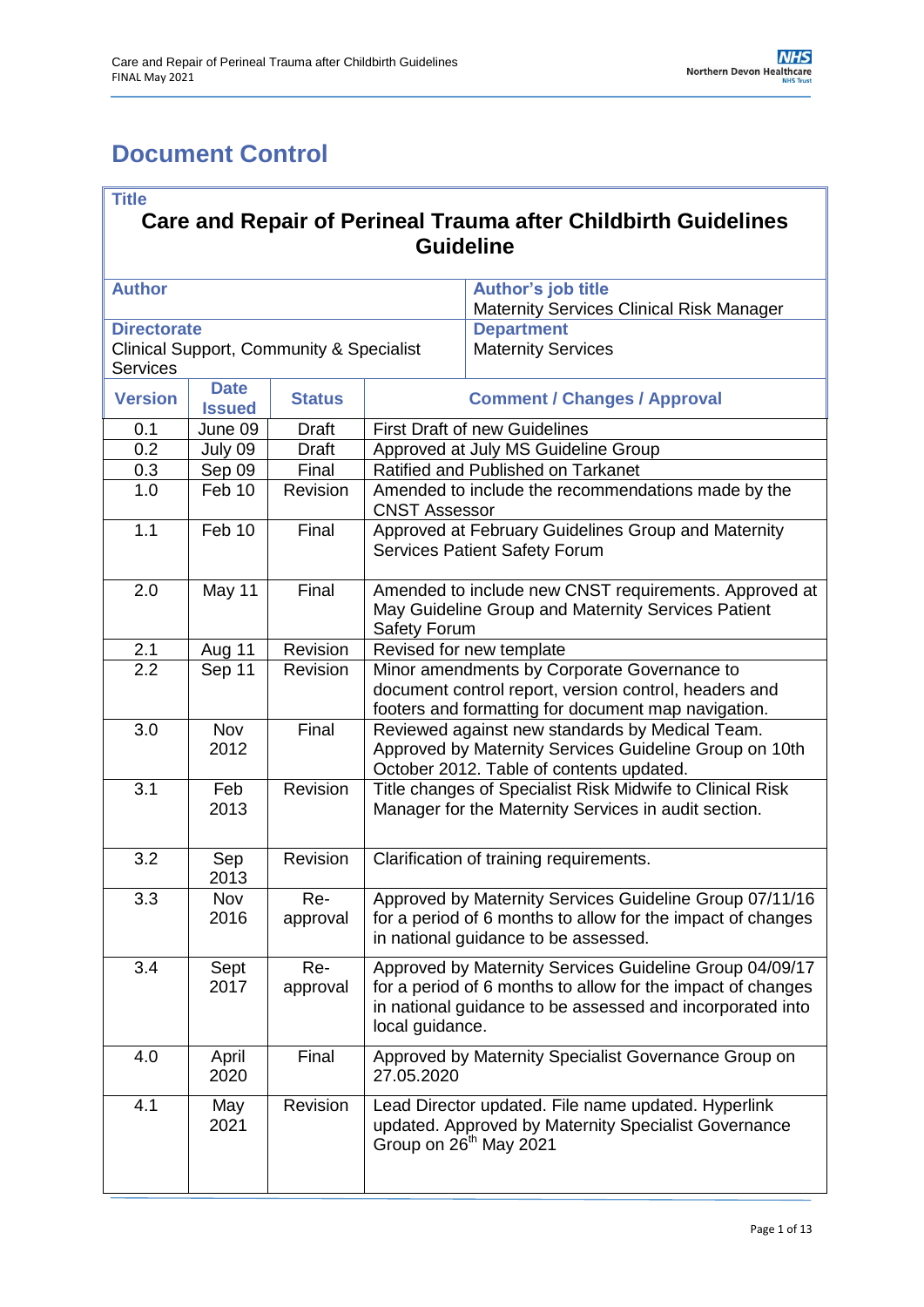| <b>Main Contact</b><br>Simon Walker<br>Midwife,<br>Ladywell Unit<br>North Devon District Hospital<br><b>Raleigh Park</b><br>Barnstaple, EX31 4JB |                    | Tel: Direct Dial - 01271 322605<br>Tel: Internal - 2605<br>Email: simonwalker3@nhs.net |                                                |  |  |  |
|--------------------------------------------------------------------------------------------------------------------------------------------------|--------------------|----------------------------------------------------------------------------------------|------------------------------------------------|--|--|--|
| <b>Lead Director</b>                                                                                                                             |                    |                                                                                        |                                                |  |  |  |
| Director of Nursing                                                                                                                              |                    |                                                                                        |                                                |  |  |  |
| <b>Superseded Documents</b>                                                                                                                      |                    |                                                                                        |                                                |  |  |  |
| Not Applicable<br><b>Issue Date</b>                                                                                                              | <b>Review Date</b> |                                                                                        |                                                |  |  |  |
| May 2021                                                                                                                                         | May 2024           |                                                                                        | <b>Review Cycle</b><br>Three years             |  |  |  |
| <b>Consulted with the following stakeholders:</b>                                                                                                |                    |                                                                                        |                                                |  |  |  |
| <b>Midwives</b><br>$\bullet$                                                                                                                     |                    |                                                                                        |                                                |  |  |  |
| <b>Obstetricians and Gynaecologists</b><br>$\bullet$                                                                                             |                    |                                                                                        |                                                |  |  |  |
| Women's and children's Directorate Management<br>$\bullet$                                                                                       |                    |                                                                                        |                                                |  |  |  |
|                                                                                                                                                  |                    |                                                                                        |                                                |  |  |  |
| Approval and Review Process Maternity Services Governance Group                                                                                  |                    |                                                                                        |                                                |  |  |  |
| <b>Local Archive Reference</b>                                                                                                                   |                    |                                                                                        |                                                |  |  |  |
| G:\MATERNITY GOVERNANCE\Guidelines & Leaflets\Guideline Development &<br>Dissemination\Development\2020                                          |                    |                                                                                        |                                                |  |  |  |
| <b>Local Path</b>                                                                                                                                |                    |                                                                                        |                                                |  |  |  |
| Antenatal clinic /Policies and Guidelines                                                                                                        |                    |                                                                                        |                                                |  |  |  |
| <b>Filename</b>                                                                                                                                  |                    |                                                                                        |                                                |  |  |  |
| Care & repair of perineal trauma after childbirth guideline v5.0 May 21                                                                          |                    |                                                                                        |                                                |  |  |  |
| <b>Policy categories for Trust's internal</b>                                                                                                    |                    |                                                                                        | <b>Tags for Trust's internal website (Bob)</b> |  |  |  |
| website (Bob)                                                                                                                                    |                    |                                                                                        |                                                |  |  |  |
| <b>Maternity Services</b>                                                                                                                        |                    |                                                                                        |                                                |  |  |  |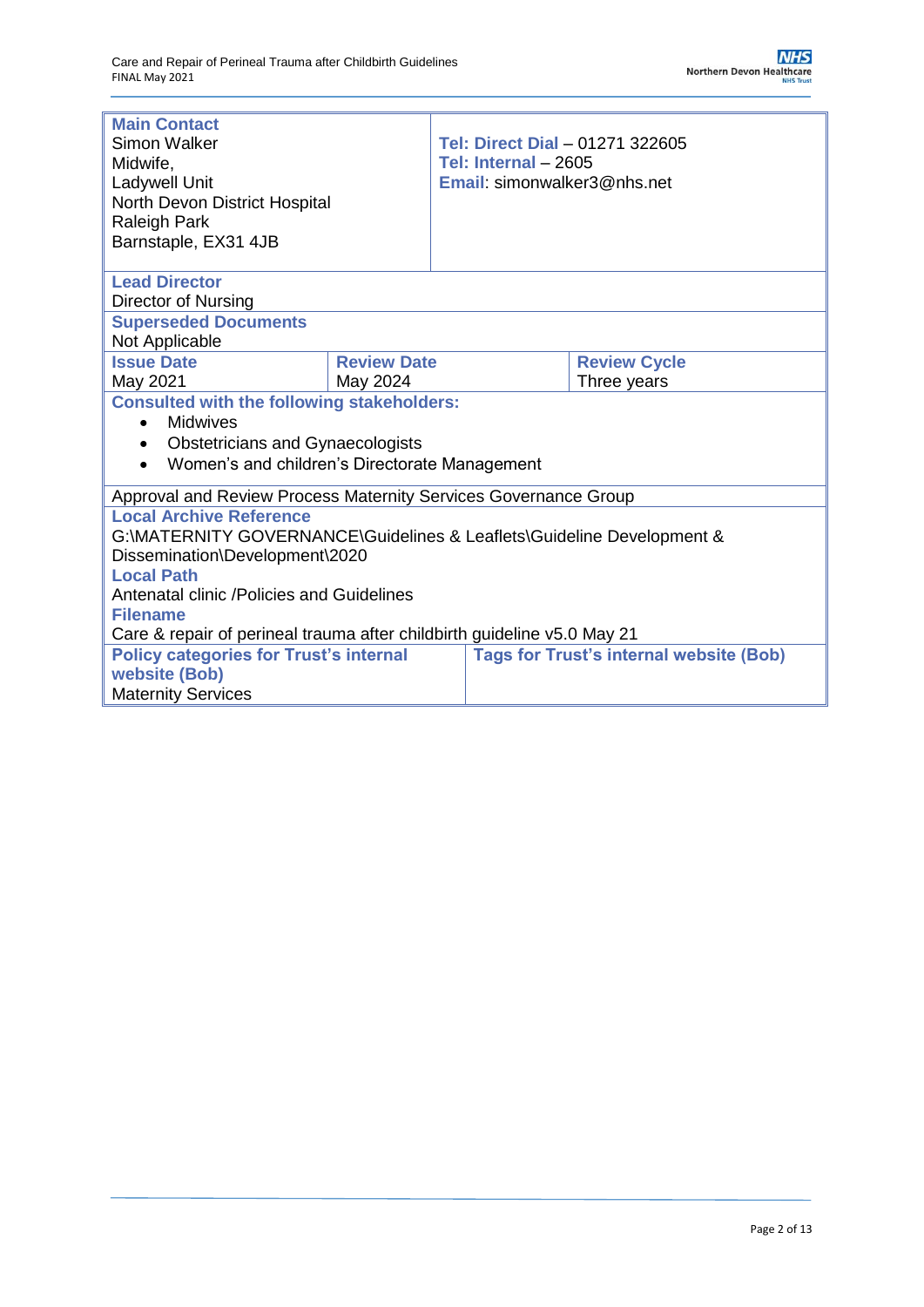# **CONTENTS**

| 1  |                                                                         |  |
|----|-------------------------------------------------------------------------|--|
| 2. |                                                                         |  |
|    |                                                                         |  |
|    |                                                                         |  |
| 3. | The purpose of Care and Repair of the Perineal Trauma after Childbirth5 |  |
|    |                                                                         |  |
|    |                                                                         |  |
|    |                                                                         |  |
|    |                                                                         |  |
|    |                                                                         |  |
|    |                                                                         |  |
|    |                                                                         |  |
| 4. |                                                                         |  |
| 5. |                                                                         |  |
| 6. | Monitoring Compliance with and the Effectiveness of the Guideline  13   |  |
| 7. |                                                                         |  |
| 8. |                                                                         |  |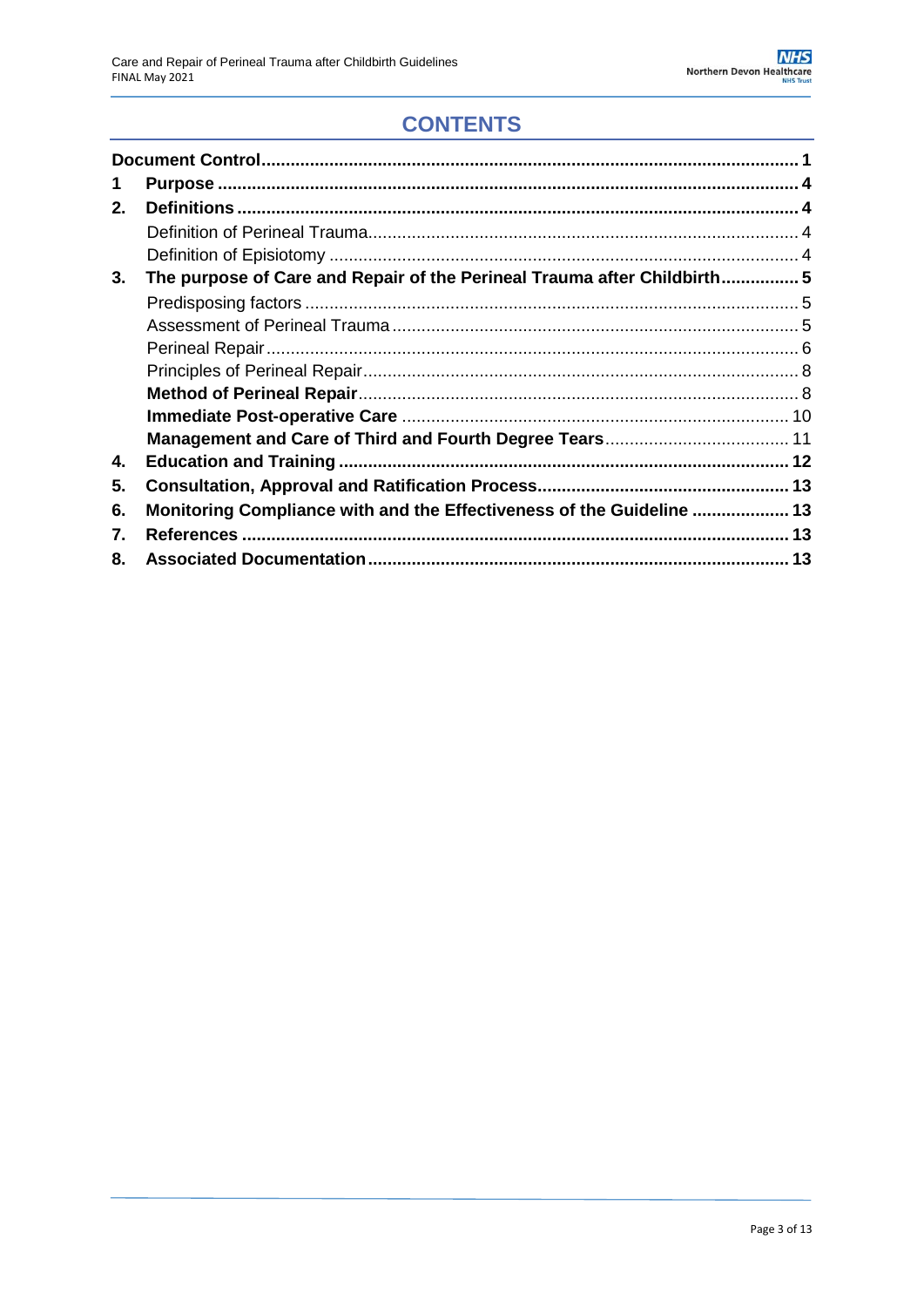# <span id="page-3-0"></span>**1 Purpose**

- **1.2.** The purpose of this document is to ensure adherence to evidence-based practice. This document has been prepared using evidence from the National Institute for Health and Clinical Excellence (NICE); the Royal College of Obstetricians & Gynaecologists (RCOG); the Royal College of Midwives (RCM) and the National Library for Health
- **1.3.** The policy applies to all staff employed within Maternity Services.
- **1.4.** Implementation of this policy will ensure that a consistent approach is taken to:
	- Inspect the perineum, vagina, anus and rectum after childbirth.
	- **Effect perineal, vaginal, anal and rectal repair.**
	- Document the care and advice given.

## <span id="page-3-2"></span><span id="page-3-1"></span>**2. Definitions**

#### **Definition of Perineal Trauma**

Perineal trauma is defined as injury to the labia, vagina, urethra, clitoris, perineal muscles or anal sphincter<sup>1</sup>

| First degree  | Injury to perineal skin only.                                                                |
|---------------|----------------------------------------------------------------------------------------------|
| Second degree | Injury to perineum involving perineal muscles but<br>not involving anal sphincter            |
| Third degree  | Injury to perineum involving the anal sphincter<br>complex:                                  |
|               | 3a. Less than 50% of EAS* thickness torn                                                     |
|               | 3b. More than 50% of EAS* thickness torn                                                     |
|               | 3c. Both EAS* and IAS* torn                                                                  |
| Fourth degree | Injury to perineum involving the anal sphincter<br>complex (EAS and IAS) and anal epithelium |

\*Internal/External Anal Sphincter

# <span id="page-3-3"></span>**Definition of Episiotomy**

An episiotomy is a surgical incision in the perineum to expedite vaginal delivery or to control perineal tearing.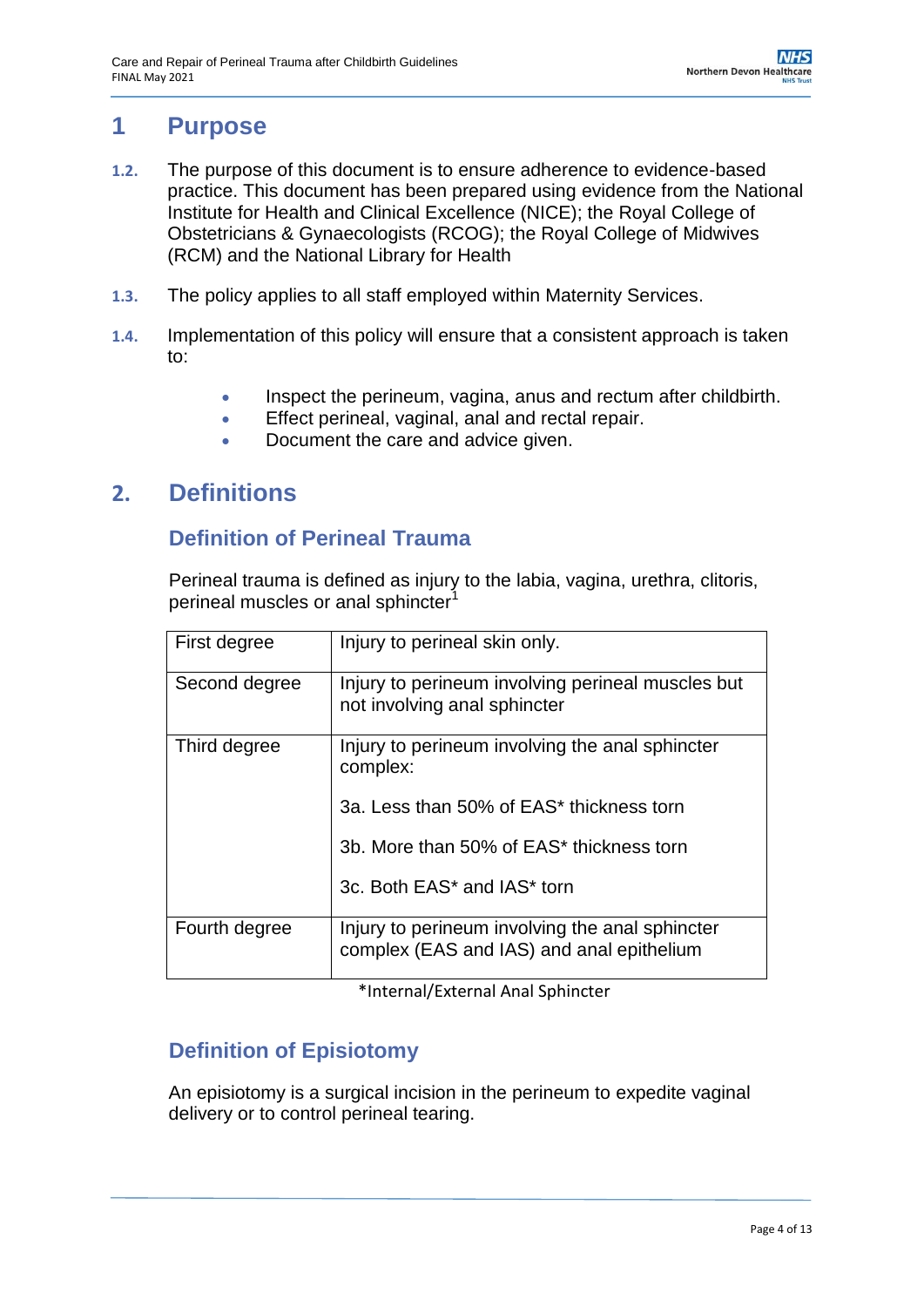# <span id="page-4-0"></span>**3. The purpose of Care and Repair of the Perineal Trauma after Childbirth**

Perineal trauma can have a significant adverse impact on a woman's short and long term health. Failure to correctly identify and repair perineal damage can lead to physical, psychological, sexual and social dysfunction.

Inadequate repair of the perineum may lead to increased bleeding; higher rates of infection; more pain; urinary and faecal incontinence.

Failure to identify perineal trauma or sub-optimal management may have a lasting effect on the woman and may expose the Trust to risk of litigation

## <span id="page-4-1"></span>**Predisposing factors**

Clinicians should be vigilant to factors that lead to a greater risk of perineal trauma3

- Birthweight over 4kg
- Persistent occipito-posterior position
- **Nulliparity**
- Induction of labour
- Epidural analgesia
- Shoulder dystocia
- Midline episiotomy
- Instrumental delivery

#### <span id="page-4-2"></span>**Assessment of Perineal Trauma**

All women who have had a vaginal delivery should undergo perineal assessment with consent.

Before assessing the perineum for trauma, the healthcare professional will:

- Give a full explanation for the examination and its objectives
- Offer adequate analgesia
- Optimise maternal positioning and ensure good lighting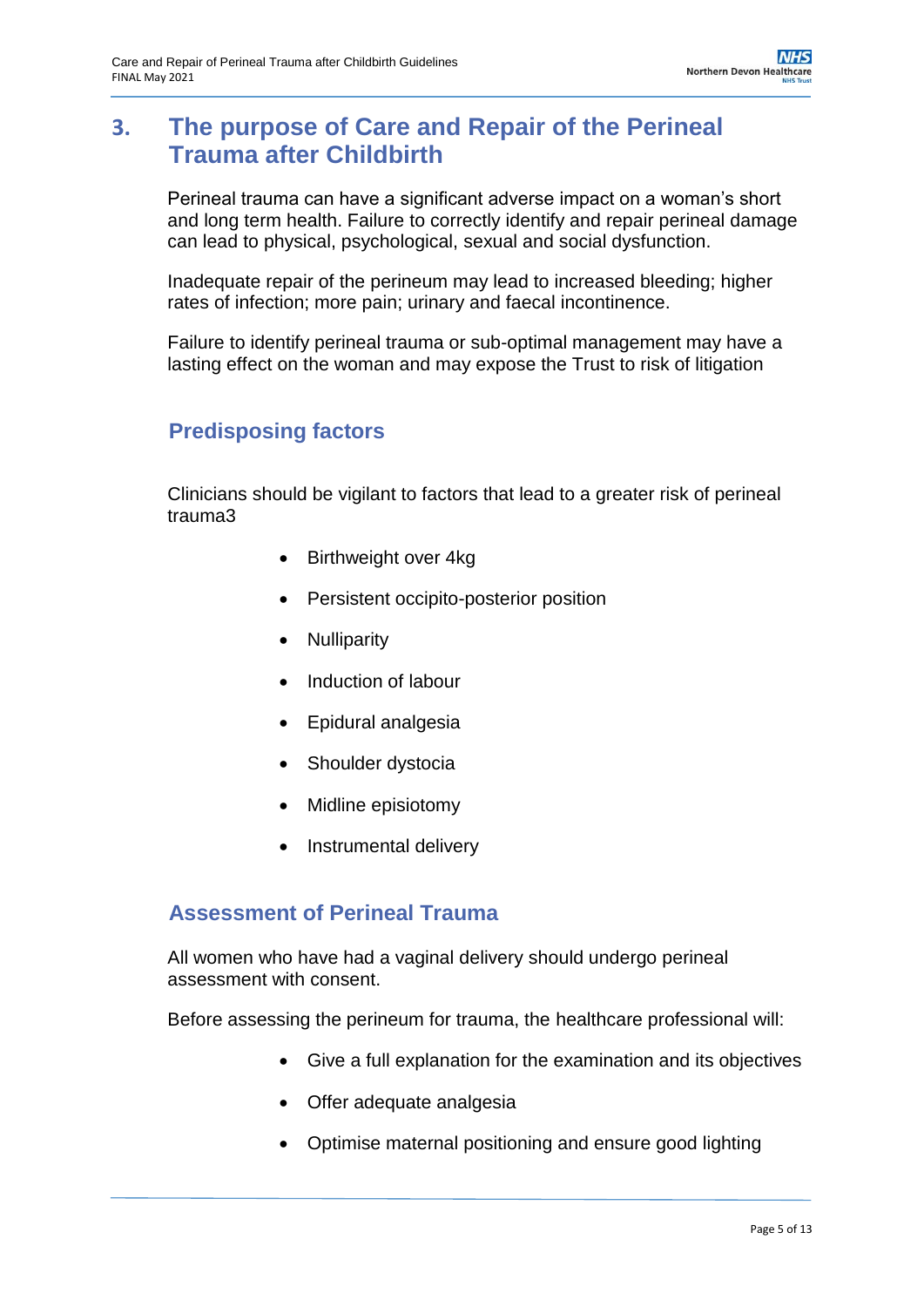Perineal examination must be undertaken gently and in a sensitive manner, conducive to the woman's preferences. Practitioners must consider changing gloves prior to examination.

Assessment must be made in a systematic manner, visualising the external and internal structures. Practitioners must inspect the following, noting any trauma, its extent and the structures involved:

- **•** Fourchette
- Labia majora
- Labia minora
- Clitoris
- Urethra
- Posterior vaginal wall
- Anterior vaginal wall
- Anus

If there is any suspicion that the perineal muscles are damaged, assessment of genital trauma should include a rectal (PR) examination to assess whether there has been any damage to the external or internal anal sphincter and look for button-hole tears in the vagina.

The timing of this systematic assessment should not interfere with mother– infant bonding unless the woman has bleeding that requires urgent attention.

The woman should usually be in lithotomy position to allow adequate visual assessment of the degree of the trauma and for the repair. This position should only be maintained for as long as is necessary for the systematic assessment and repair.

The woman should be referred to a more experienced healthcare professional if uncertainty exists as to the nature or extent of trauma sustained.

The systematic assessment and its results should be fully documented, possibly pictorially on page 18 of the Perinatal Institute 'Birth Notes'.

## <span id="page-5-0"></span>**Perineal Repair**

Clinicians who undertake repair of the perineum must be able to demonstrate their competence. Repair of 3rd and 4th degree tears will be conducted by a senior doctor - SAS grade or above.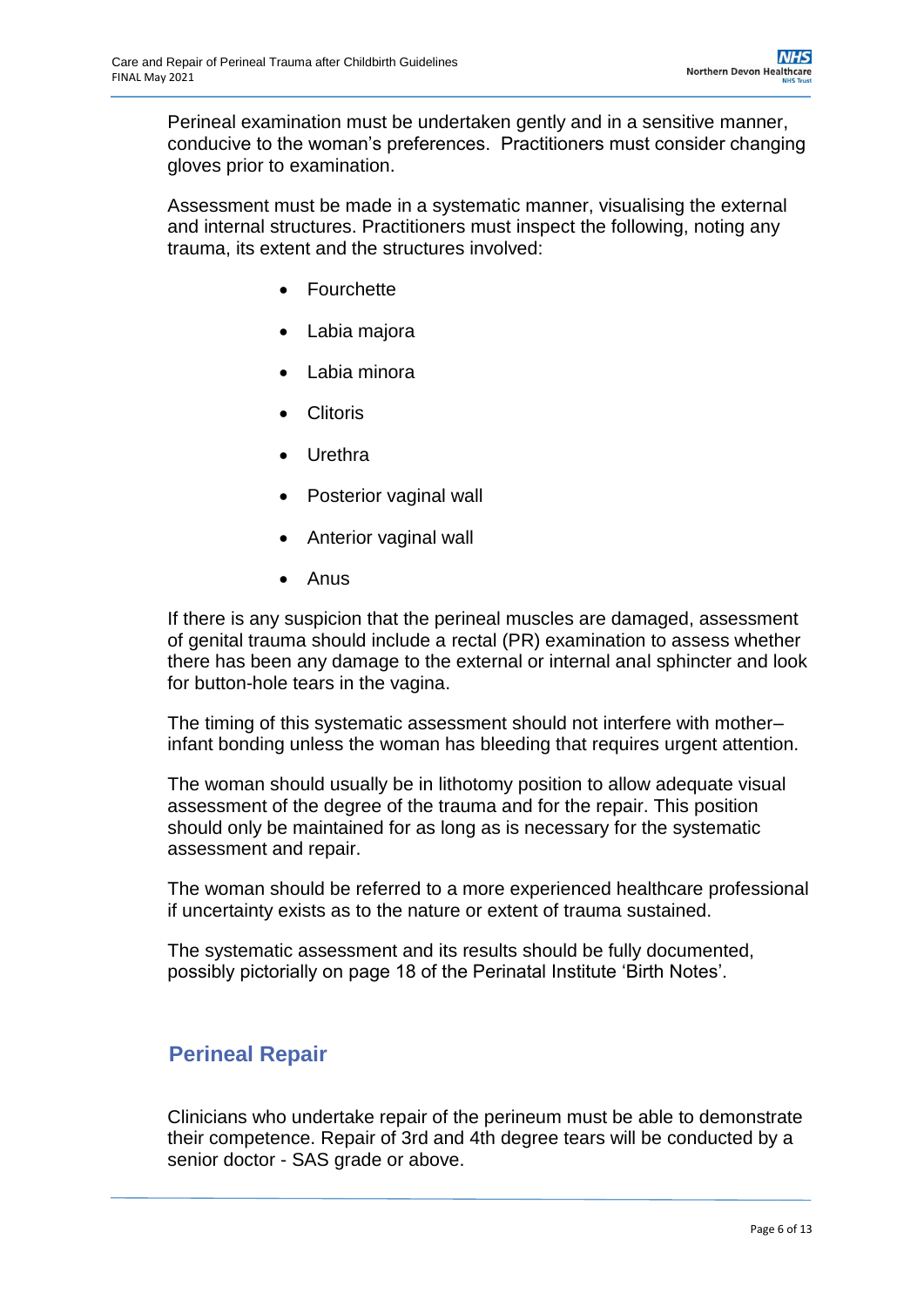Consent for perineal repair must be obtained and documented on page 18 of the Perinatal Institute 'Birth Notes'.

Repair of the perineum should be undertaken as soon as possible to minimise the risk of infection and blood loss.

Perineal repair should only be undertaken with tested effective analgesia in place using infiltration with up to 20 ml of 1% lidocaine or equivalent, or topping up the epidural (spinal anaesthesia may be desirable, irrespective of the operator). If the woman reports inadequate pain relief at any point this should immediately be addressed.

Women should be advised that in the case of first-degree trauma, the wound should be sutured in order to improve healing, unless the skin edges are well opposed.

Women should be advised that in the case of second-degree trauma, the muscle should be sutured in order to improve healing. If the skin is apposed following suturing of the muscle in second-degree trauma, there is no need to suture it.

Where the skin requires suturing a continuous subcuticular technique is recommended. Interrupted sutures may be more suitable where infection is suspected; where there is poor haemostasis; or where there is suspected difficulty in opposing tissue.

Perineal repair should be undertaken with an absorbable synthetic suture material (Vicryl Rapide 2/0) using a continuous non-locked suturing technique for the vaginal wall and muscle layer.

Rectal non-steroidal anti-inflammatory drugs should be offered routinely following perineal repair of first- and second-degree trauma provided these drugs are not contraindicated.

#### **The following must be observed when performing perineal repair**:

Perineal trauma should be repaired using an aseptic technique.

Equipment should be checked and swabs and needles counted before and after the procedure.

Good lighting is essential to see and identify the structures involved.

Difficult trauma should be repaired by an experienced practitioner in theatre under regional or general anaesthesia. An indwelling catheter should be considered for 24 hours to prevent urinary retention.

Good anatomical alignment of the wound should be achieved, and consideration given to the cosmetic results.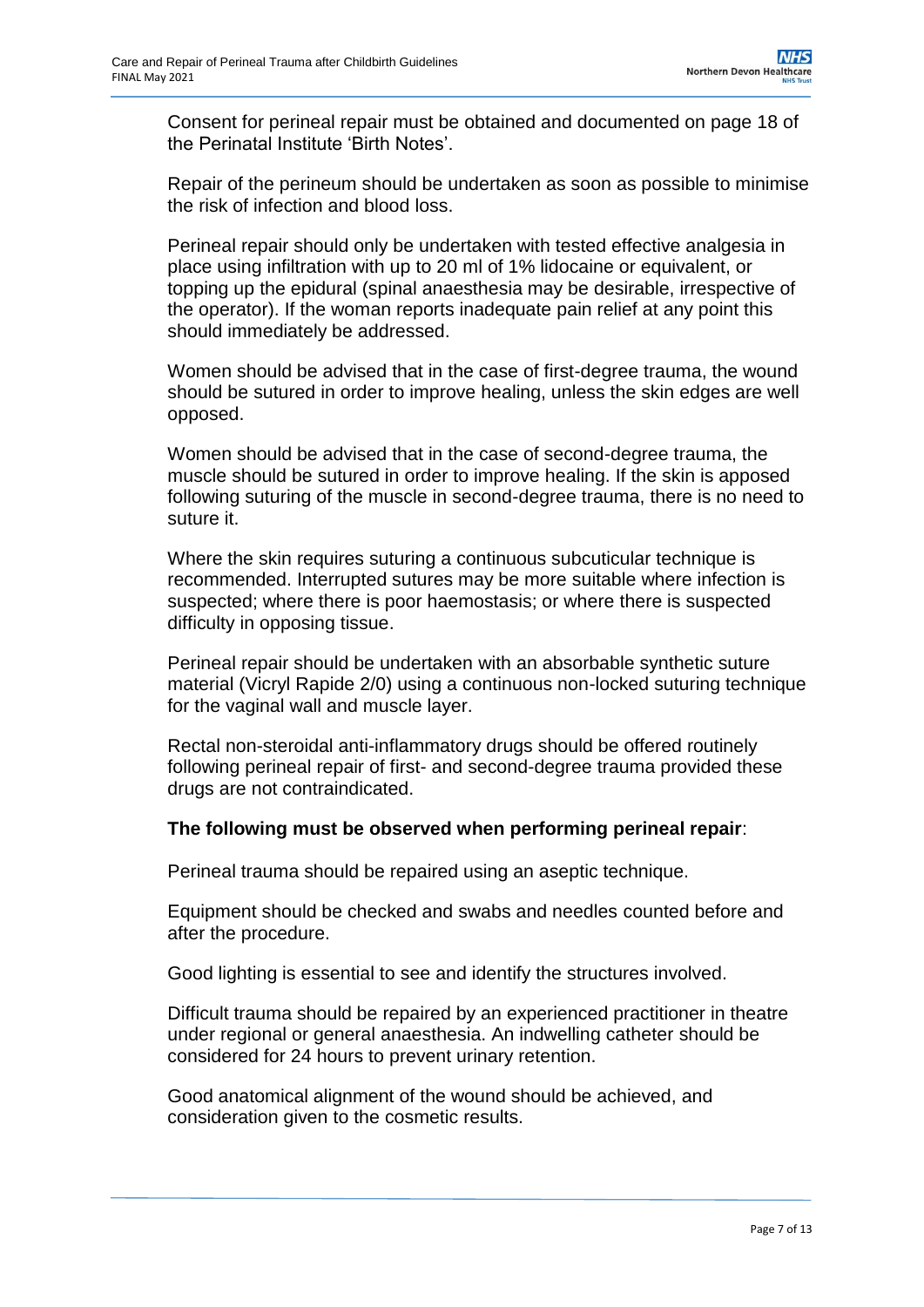Rectal examination should be carried out after completing the repair to ensure that suture material has not been accidentally inserted through the rectal mucosa.

Following completion of the repair, an accurate detailed account should be documented on page 18 of the Perinatal Institute 'Birth Notes', covering the extent of the trauma, the method of repair and the materials used including a swab count, needle count and tampon count.

Information should be given to the woman regarding the extent of the trauma, pain relief, diet, hygiene and the importance of pelvic-floor exercises. Some women may need further support and assurance following the repair from the appropriate health professional regarding extent of the trauma and recovery, these discussions and the giving of the information must be documented.

#### <span id="page-7-0"></span>**Principles of Perineal Repair**

Check the extent of the trauma by thoroughly examining the vagina and perineum to establish the extent of the trauma, this is achieved using x-ray detectable swabs. Cotton wool balls must not be used.

A rectal examination should be performed as part of the assessment.

Suture as soon as possible after delivery - it is less painful and reduces the risk of infection. Following a water birth it is advisable to delay suturing for 1 hour following the birth.

Good lighting is essential to carry out the repair to visualise and identify the structures involved.

Handle tissue gently using non-toothed forceps.

Ensure good anatomical restoration and alignment to facilitate healing.

Close all dead space – ensure haemostasis and prevent infection.

Use minimal amount of suture material, and do not over tighten suture or knots. This may impede healing.

Following the repair a rectal examination should be performed to ensure no suture material has been inserted through the rectal mucosa.

Advise women about perineal hygiene and pelvic floor exercises.

#### <span id="page-7-1"></span>**Method of Perineal Repair**

A loose, continuous non-locking suturing technique used to appose each layer, is associated with less short-term pain compared with the traditional interrupted method.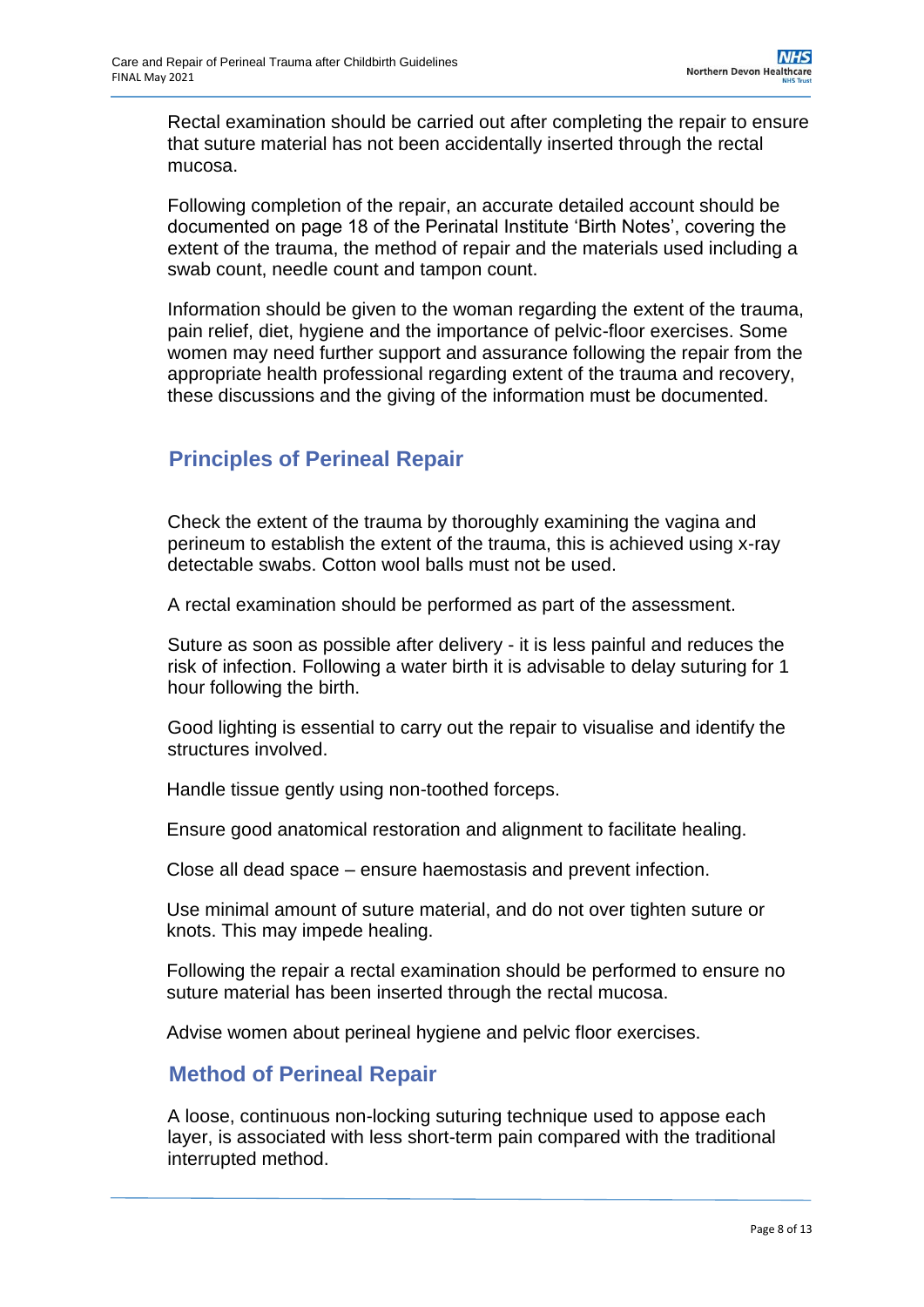#### **Step 1 Suturing the vaginal wall**

Identify the apex.

Insert the anchoring suture 0.5 cm above the apex.

Repair the vaginal wall with a continuous nonlocking stitch with approximately 0.5cm between each stitch.

Continue to suture until the hymenal remnants are reached, ensuring sutures are not placed in the hymenal remnants.

Place the needle behind the hymenal remnants and emerge in the centre of the perineal muscle.

#### **Step 2 Suturing the perineal muscle**

Check the depth of the trauma.

Repair the perineal muscles in one or two layers with the same continuous stitch.

Ensure the muscle edges are apposed carefully leaving no dead space.

Visualise the needle between sides to prevent stitches being inserted into the rectal mucousa.

On completion of the muscle layer, the skin edges should align so that they can be brought together without tension.

#### **Step 3 Suturing the skin**

Reposition the needle.

Commence sub-cuticular suturing of the skin from the end of the wound nearest to the anus.

Stitches are placed below the surface of the skin, the point of the needle should be repositioned between each side, so that it faces the skin edge being sutured.

Continue taking bites of tissue from each side until the superior wound edge is reached.

Hyperlink: [Sub-cuticular repair](https://www.youtube.com/watch?v=hIqTDvofekM)

Sweep the needle behind the fourchette back into the vagina. Pick up a small amount of vaginal tissue to tie off the stitch and cut (the knot is formed inside the vagina to minimise discomfort).

Alternatively, the repair may be completed using the "Aberdeen" knot. The 'Aberdeen knot' is a method to secure that ensures that the knot is completely inverted in the mucosa with minimal knot bulk at the surface.

Link: [Aberdeen knot](http://www.youtube.com/watch?v=npS7BSIyr_4)



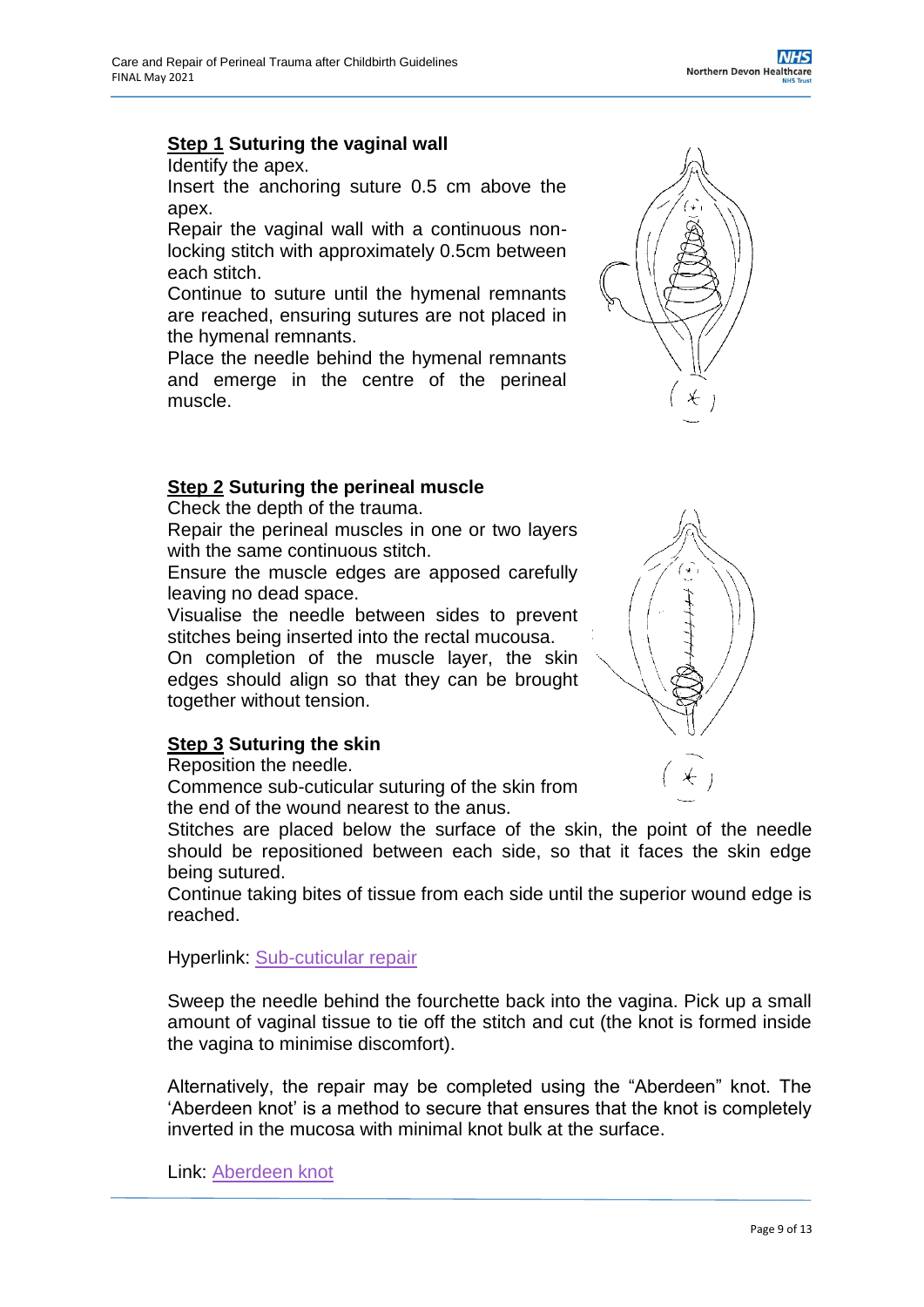## <span id="page-9-0"></span>**Immediate Post-operative Care**

Inspect the repair to check that haemostasis has been achieved.  $NB - an$ excessive amount of suture material may well cause severe discomfort in the puerperium and beyond.

Only carry out the required amount of suturing to achieve haemostasis. Remove the vaginal tampon, if used, and account for all instruments, swabs and needles – discard sharps safely. Record same in the Perinatal Institute notes.

Perform a rectal examination following completion of the repair to detect any suture material which may have been accidentally inserted through the rectal mucosa.

Diclofenac Sodium 100mg may be given PR, if no contraindications exist. Remove woman's legs from lithotomy position. Make the woman comfortable.

Document repair in the Maternity Record and document the administration of local anaesthetic and Diclofenac Sodium on the Drug Administration chart.

Any difficulty experienced in suturing should be documented in the labour notes, e.g. excessive bleeding, friable tissue, or haematoma.

Explain the extent of trauma and advise the woman with regard to hygiene and pain relief associated with perineal trauma.

#### **Additional notes**

Where a woman is subsequently readmitted for secondary perineal repair and/or referred to a Gynaecologist with problems relating to all types of perineal repair a Datix incident report should be completed for review by the Maternity Risk Manager; processed and escalated in line with the risk management process and trigger the audit process.

Where there is a suspicion of Female Genital Mutilation (FGM) or trauma to the genitalia inconsistent with obstetric trauma, referral to a consultant obstetrician or gynaecologist should be made. FGM is a criminal offence in the UK. There is a mandatory duty to report FGM in children under the age of 18. Please seek the Advice of the Named Midwife for Safeguarding Children & Young People.

There is a mandatory requirement for health care professionals to submit their FGM data for both children and adults via the Health & Social Care Information Centre. Further details can be accessed on their website: http:// www.hscic.gov.uk/FGM.Submission became mandatory for acute trusts, GP practices and mental health trusts in 2015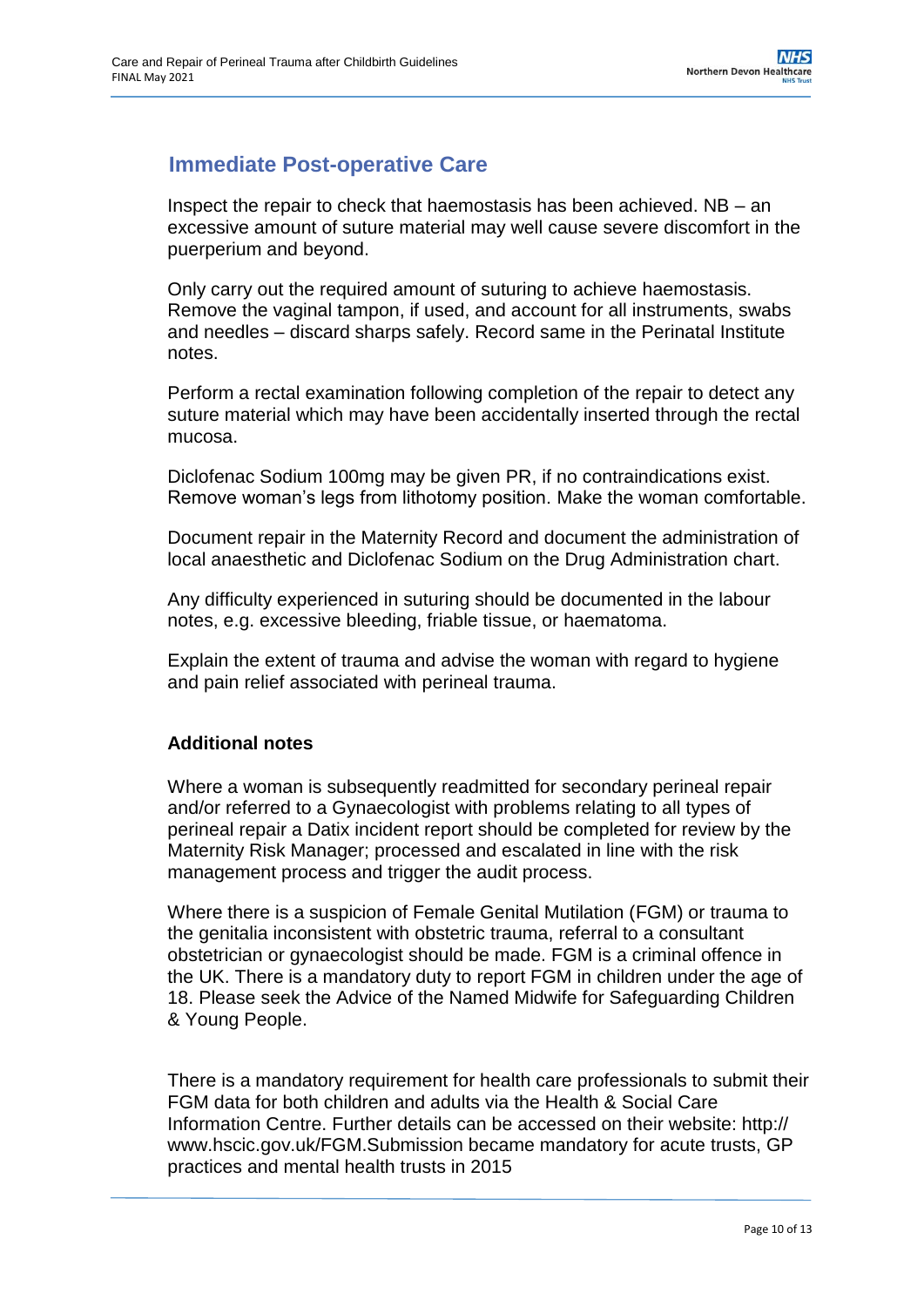#### <span id="page-10-0"></span>**Management and Care of Third and Fourth Degree Tears**

The overall risk of obstetric anal sphincter injury is 1% of all vaginal deliveries. With increased awareness and training, there appears to be an increase in detection of anal sphincter injury.

Obstetricians who are appropriately trained are more likely to provide a consistent, high standard of anal sphincter repair and contribute to reducing the extent of morbidity and litigation associated with anal sphincter injury. Repair of third and fourth degree tears will be conducted by SAS grade doctors or above.

Obstetric anal sphincter repair should be performed by appropriately trained practitioners.

Formal training in anal sphincter repair techniques is recommended as an essential component of obstetric training.

For repair of the external anal sphincter, either an overlapping or end-to-end (approximation) method can be used, with equivalent outcome. Where the IAS can be identified, it is advisable to repair separately with interrupted sutures.

Repair of third and fourth degree tears should be conducted in an operating theatre, under regional or general anaesthesia.

When repair of the EAS muscle is being performed, either monofilament sutures such as polydiaxanone (PDS) or modern braided sutures such as polyglactin (Vicryl®) can be used with equivalent outcome.

When repair of the IAS muscle is being performed, fine suture size such as 3- 0 PDS and 2-0 Vicryl may cause less irritation and discomfort.

When obstetric anal sphincter repairs are being performed, burying of surgical knots beneath the superficial perineal muscles is recommended to prevent knot migration to the skin.

Women should be warned of the possibility of knot migration to the perineal surface, with long-acting and non-absorbable suture materials.

Obstetric anal sphincter repair should be performed by appropriately trained practitioners.

Formal training in anal sphincter repair techniques is recommended as an essential component of obstetric training.

The use of broad-spectrum antibiotics is recommended following obstetric anal sphincter repair to reduce the incidence of postoperative infections and wound dehiscence.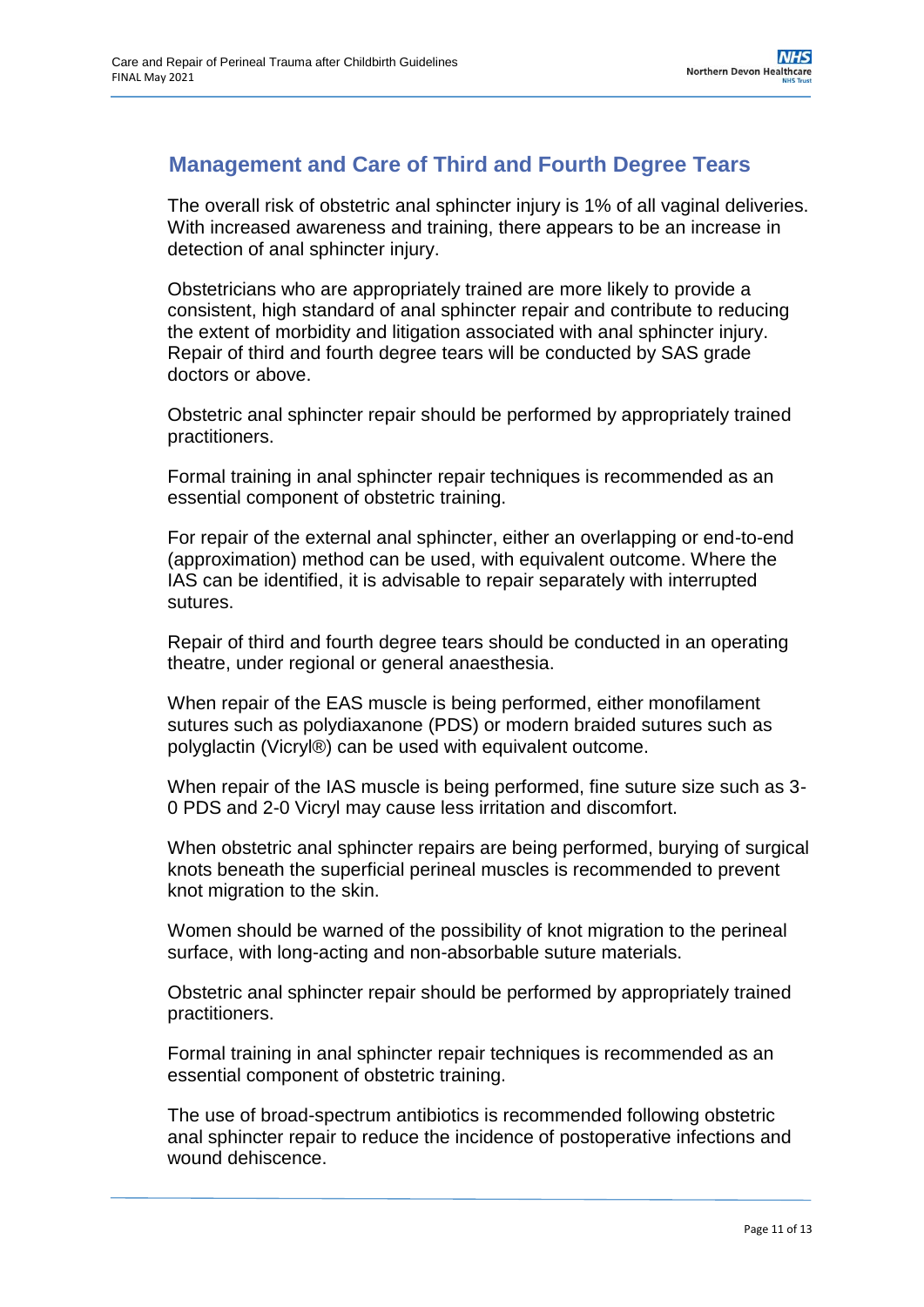The use of postoperative laxatives is recommended to reduce the incidence of postoperative wound dehiscence.

All women should be offered physiotherapy and pelvic-floor exercises for 6– 12 weeks after obstetric anal sphincter repair.

If a woman is experiencing incontinence or pain at follow-up, referral to a specialist gynaecologist or colorectal surgeon for endoanal ultrasonography and anorectal manometry should be considered.

A small number of women may require referral to a colorectal surgeon for consideration of secondary sphincter repair.

Women should be advised that the prognosis following EAS repair is good, with 60–80% asymptomatic at 12 months. Most women who remain symptomatic describe incontinence of flatus or faecal urgency.

All women who sustained an obstetric anal sphincter injury in a previous pregnancy should be counselled about the risk of developing anal incontinence or worsening symptoms with subsequent vaginal delivery.

All women who sustained an obstetric anal sphincter injury in a previous pregnancy should be advised that there is no evidence to support the role of prophylactic episiotomy in subsequent pregnancies.

All women who have sustained an obstetric anal sphincter injury in a previous pregnancy and who are symptomatic or have abnormal endoanal ultrasonography and/or manometry should have the option of elective caesarean birth.

When third and fourth degree repairs are performed, it is essential to ensure that the anatomical structures involved, method of repair and suture materials used are clearly documented and that instruments, sharps and swabs are accounted for.

The woman should be fully informed about the nature of her injury and the benefits to her of follow-up. This should include written information where possible.

Women who have had obstetric anal sphincter repair should be offered a review between 6 & 12 weeks postpartum by a consultant obstetrician or gynaecologist or a designated professional with the necessary specialist skills. This appointment will be made via the consultant's secretary prior to discharge from hospital.

# <span id="page-11-0"></span>**4. Education and Training**

All relevant healthcare professionals will be able to demonstrate their competence in perineal /genital assessment and repair.